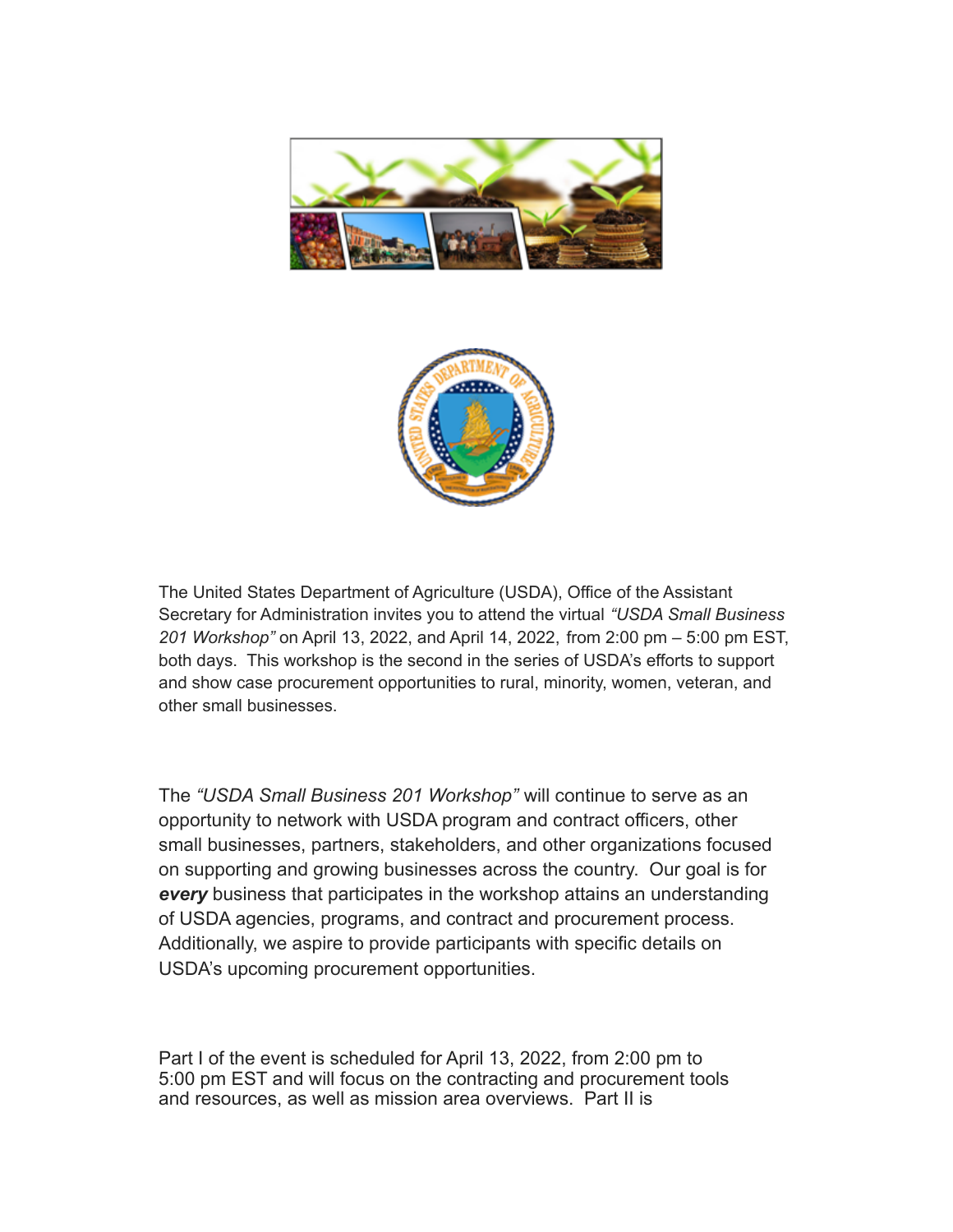scheduled for April 14, 2022, from 2:00 pm to 5:00 pm EST and will focus on USDA programs, contracts, and procurement opportunities. We look forward to listening, learning, and working with you as we strive to provide opportunities to this Country's engine of economic growth, our small businesses.

To register for the event, please use the following "Zoom Link":

[https://www.zoomgov.com/meeting/register/vJItcu2hrzooHooaO4AMbz46Uf7](https://nam04.safelinks.protection.outlook.com/?url=https%3A%2F%2Fwww.zoomgov.com%2Fmeeting%2Fregister%2FvJItcu2hrzooHooaO4AMbz46Uf7tgm9IcHg&data=04%7C01%7Cdataya.resenois%40bison.howard.edu%7C4266d3842b964a1bead508da19ccdba2%7C02ac0c07b75f46bf9b133630ba94bb69%7C0%7C0%7C637850664886666820%7CUnknown%7CTWFpbGZsb3d8eyJWIjoiMC4wLjAwMDAiLCJQIjoiV2luMzIiLCJBTiI6Ik1haWwiLCJXVCI6Mn0%3D%7C3000&sdata=Jlh%2FP8cK1odbeAAjXc57Aqp859ibaiW9hx7mrR7x1ao%3D&reserved=0) [tgm9IcHg](https://nam04.safelinks.protection.outlook.com/?url=https%3A%2F%2Fwww.zoomgov.com%2Fmeeting%2Fregister%2FvJItcu2hrzooHooaO4AMbz46Uf7tgm9IcHg&data=04%7C01%7Cdataya.resenois%40bison.howard.edu%7C4266d3842b964a1bead508da19ccdba2%7C02ac0c07b75f46bf9b133630ba94bb69%7C0%7C0%7C637850664886666820%7CUnknown%7CTWFpbGZsb3d8eyJWIjoiMC4wLjAwMDAiLCJQIjoiV2luMzIiLCJBTiI6Ik1haWwiLCJXVCI6Mn0%3D%7C3000&sdata=Jlh%2FP8cK1odbeAAjXc57Aqp859ibaiW9hx7mrR7x1ao%3D&reserved=0).

After registering, you will receive a confirmation email containing your unique registration link for joining the meeting. Registrations are due by Friday, April 8, 2022, or upon reaching capacity.

Additionally, in our efforts to support small, rural, women, veteran, minority, and other disadvantaged businesses, we have created the [USDA Small](https://nam04.safelinks.protection.outlook.com/?url=https%3A%2F%2Fwww.usda.gov%2Fsmallbiz&data=04%7C01%7Cdataya.resenois%40bison.howard.edu%7C4266d3842b964a1bead508da19ccdba2%7C02ac0c07b75f46bf9b133630ba94bb69%7C0%7C0%7C637850664886666820%7CUnknown%7CTWFpbGZsb3d8eyJWIjoiMC4wLjAwMDAiLCJQIjoiV2luMzIiLCJBTiI6Ik1haWwiLCJXVCI6Mn0%3D%7C3000&sdata=nHmtfDFcDrVbsQeWKKTYOZPewh%2F2OIQuierfE29FNbU%3D&reserved=0) [Business](https://nam04.safelinks.protection.outlook.com/?url=https%3A%2F%2Fwww.usda.gov%2Fsmallbiz&data=04%7C01%7Cdataya.resenois%40bison.howard.edu%7C4266d3842b964a1bead508da19ccdba2%7C02ac0c07b75f46bf9b133630ba94bb69%7C0%7C0%7C637850664886666820%7CUnknown%7CTWFpbGZsb3d8eyJWIjoiMC4wLjAwMDAiLCJQIjoiV2luMzIiLCJBTiI6Ik1haWwiLCJXVCI6Mn0%3D%7C3000&sdata=nHmtfDFcDrVbsQeWKKTYOZPewh%2F2OIQuierfE29FNbU%3D&reserved=0) webpage which will continue to expand and provide key resources from how to build your business to managing government contracts. We also created the SmallBizEvent@usda.gov mailbox to give you a one stop location for all small business communications and questions. Please add them to your bookmarks and address book.

We ask that you forward this invitation to a minimum of **10** small **businesses** ready to access Federal procurement opportunities.

If you have any questions, please do not hesitate to contact Jacqueline Davis-Slay at Jacqueline.Davis-Slay@usda.gov, SmallBizEvent@usda.gov, or 202-422-2551.

Thank you in advance for your participation.